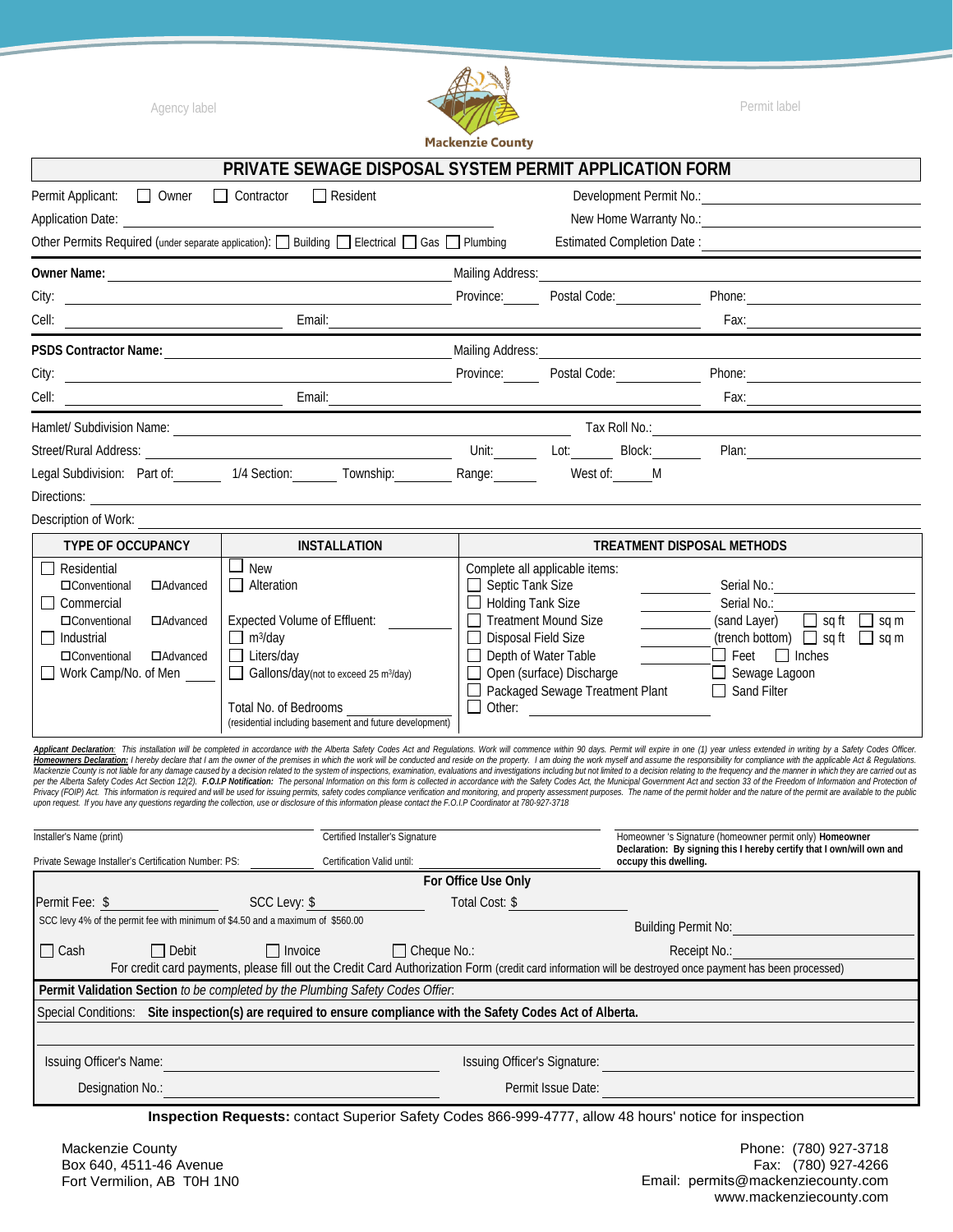## **Private Sewage Sytem Site Evaluation Diagram**

Legal Land Description:

| ${\bf N}$ |                                  |  |                 |  |                   |  |            | Show the<br>proposed<br>location of the<br>onsite sewage<br>system and the<br>following items<br>indicating their<br>distances from<br>the proposed<br>system:<br>$\bullet$ trees<br>• floodplains<br>wells<br>$\bullet$<br>waste<br>$\bullet$<br>sources<br>bedrock<br>$\bullet$<br>outcrops<br>$\bullet$<br>buildings<br>$\bullet$<br>property lines<br>$\bullet$<br>easement<br>$\bullet$<br>lines<br>· ditches or<br>interceptors<br>• banks or<br>steep<br>slopes<br>$\bullet$ fills<br>driveways<br>$\bullet$<br>• existing<br>sewage<br>systems<br>· underground<br>utilities<br>• soil test pits |
|-----------|----------------------------------|--|-----------------|--|-------------------|--|------------|----------------------------------------------------------------------------------------------------------------------------------------------------------------------------------------------------------------------------------------------------------------------------------------------------------------------------------------------------------------------------------------------------------------------------------------------------------------------------------------------------------------------------------------------------------------------------------------------------------|
|           | drainage course<br>$\rightarrow$ |  | slope direction |  | $\Box$ Test Pit 1 |  | Test Pit 2 |                                                                                                                                                                                                                                                                                                                                                                                                                                                                                                                                                                                                          |

**Note:** Additional information is required separately for the system design detail.

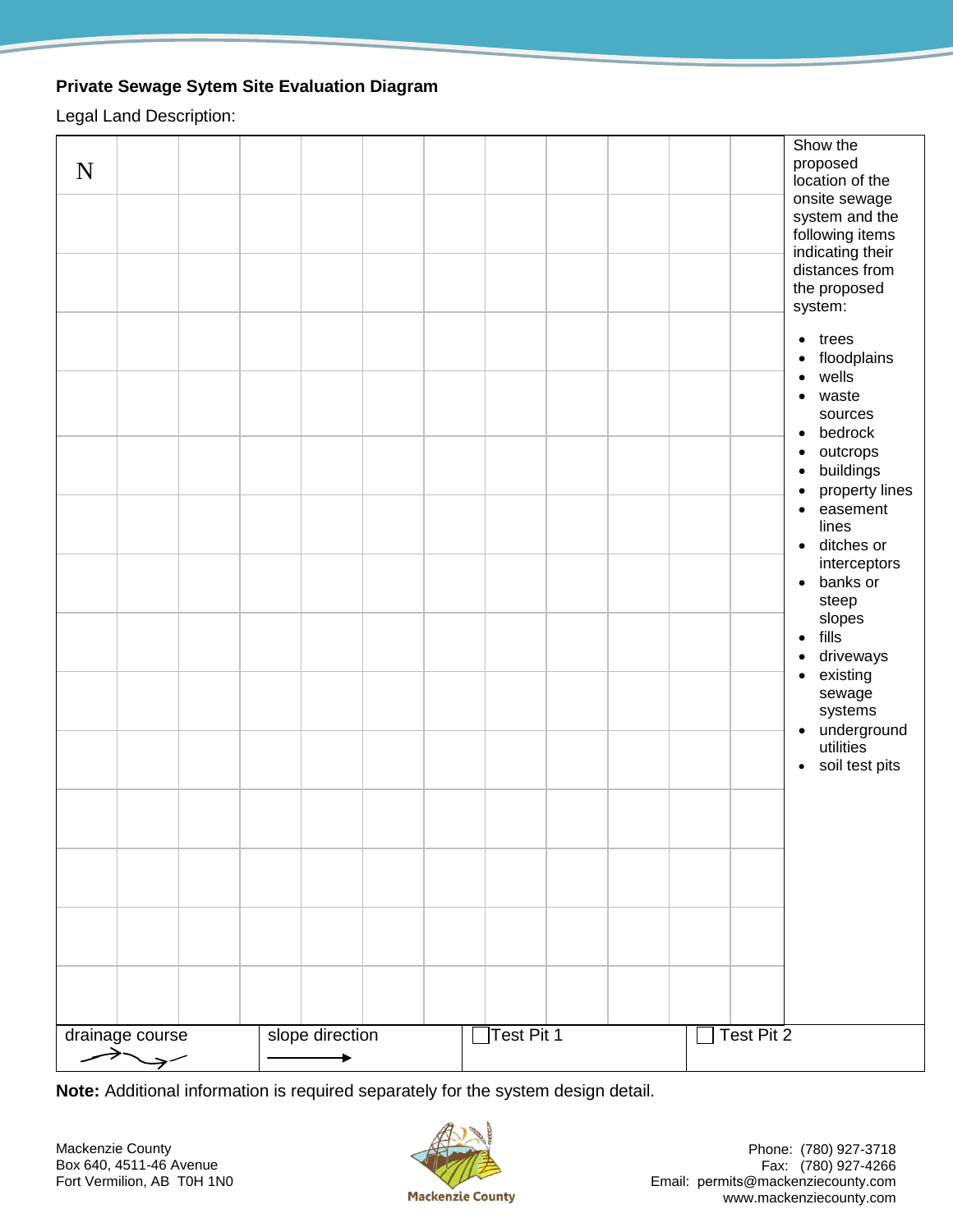# **SITE EVALUATION REPORT**

| Date:                   | Permit Number:       |
|-------------------------|----------------------|
| Installer's Name:       | <b>Owner's Name:</b> |
| Legal Land Description: |                      |

The information requested in this document must be submitted with the permit application as required by the Private Sewage Systems Standard of Practice 2015.

#### *INCOMPLETE APPLICATIONS WILL BE RETURNED.*

A detailed diagram of the site where the sewage system will be installed **must** be included.

The following information is to be shown on the diagram and must be to scale:

- $\Box$  Property size (in acres)
- $\Box$  All boundary lines including the lengths in feet or meters
- $\Box$  Buildings, roads, driveways and other property improvements; existing or proposed
- $\Box$  Existing easements
- $\Box$  Wells, cisterns or proposed water source locations on the property
- $\square$  Surface waters, rock outcrops and drainage features
- $\Box$  Topography of the proposed treatment site \*\*
- Soil test pits locations with surface elevations and **GPS Co-ordinates** \*\*
- $\square$  Location of a permanent benchmark and it's elevation \*\*
- $\Box$  Outline of available treatment areas \*\*
- \*\* Not required for the installation of a sewage holding tank.

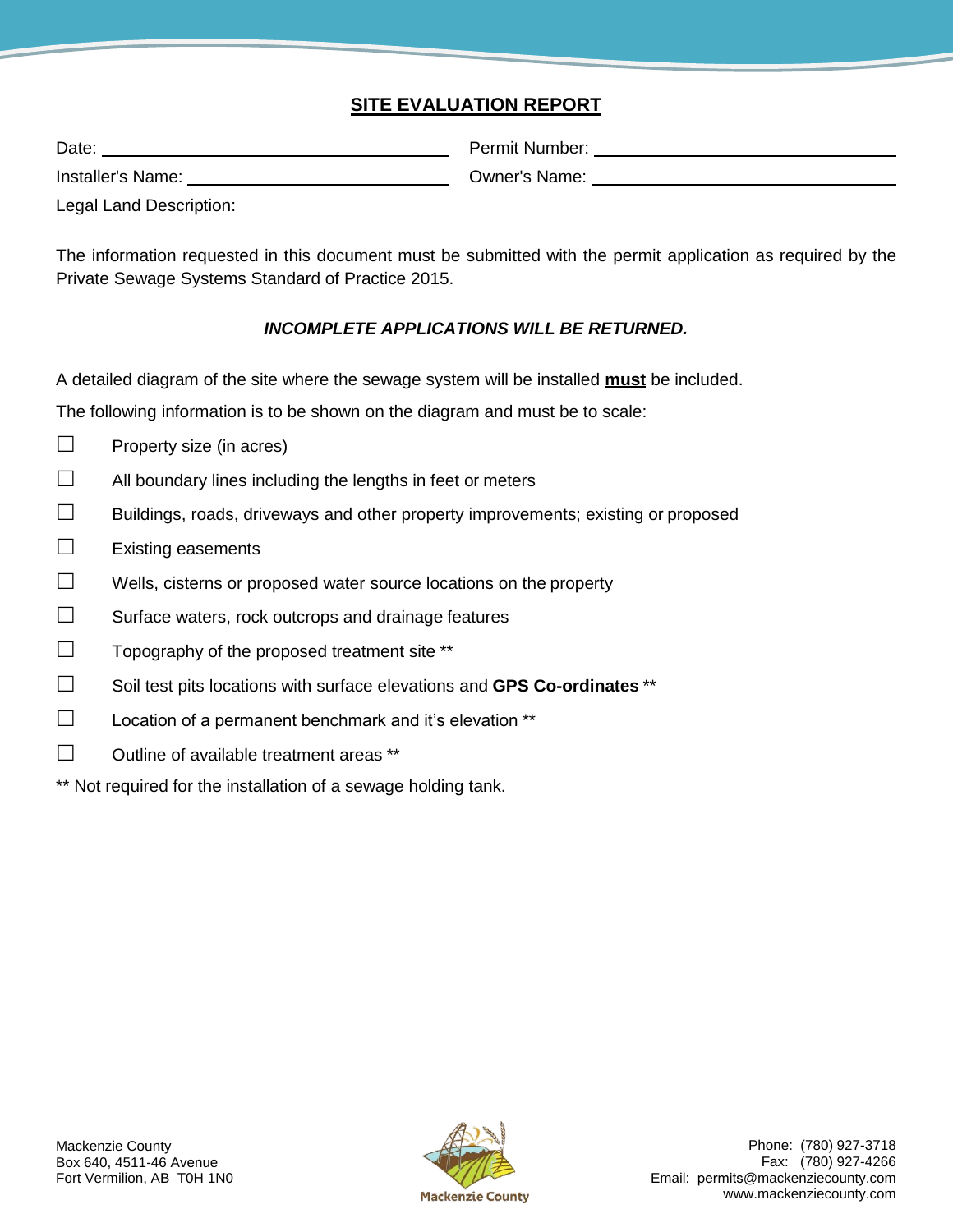# **SOIL PROFILE REPORTING**

The characteristics of each soil profile investigated shall be described using the Canadian System of Soil Classification nomenclature and include the following in the soil profile description:

- **Soil Horizons**  the distance from the ground surface to the top and bottom of each soil horizon observed shall be measured and distinctness and topography of the horizon boundaries described.
- □ Soil Color for each soil lies and identified, the matrix color and quantity, size, contrast, and color of any redoximorphic features present shall be described.
- **Texture** for each horizon identified, the soil texture classification including any appropriate texture modifier shall be reflected in this evaluation report and a **soil sample of the most restricting layer**  affecting the design shall be collected and **analyzed at a laboratory** using a recognized grain or particle size analysis method to determine the texture of the same.

#### **NOTE: Other than Sandy Clay any texture that uses the word SAND in its description must include sand particle size.**

- **Soil Structure** and grade of structure identified for each horizon.
- $\Box$  A statement regarding the treatment capability and dispersal capacity of the available site(s).
- $\Box$  Where the soil profile includes features that will require the lateral movement of water through the soil away from the dispersal system, identified constraints on the system design and allowable effluent hydraulic loading rates, as it relates to linear loading rates.
- $\Box$  A summary of the significant limiting conditions of soil profile and site.
- $\Box$  A justification of the locations and number of the soil profiles investigated.
- $\Box$  A description of the development being served including:
	- Characteristics affecting the determination of peak and average wastewater flows to be used in the design,
	- The peak daily wastewater flow volume to be used for the system design, and
	- Anticipated effluent wastewater strength.
- $\Box$  Copies of laboratory soils analysis reports have been attached.
- $\Box$  Number of soil profiles investigated; a minimum of two (2) test pit excavations shall be investigated at the proposed location for the soil-based treatment component to classify and assess the treatment capacity of the soil.
- $\Box$  Minimum depth of soil investigation (choose appropriate depth as per YOUR design). The soil profiles shall be investigated to a minimum depth below ground surface of:
	- 4 feet for Treatment Mounds.
	- 9 feet for Treatment Fields receiving primary treated effluent (septic tank effluent).
	- 6.5 feet for Treatment Fields receiving secondary treated effluent (treatment plant, sand filter effluent)
	- 6 feet for Open Discharge systems.

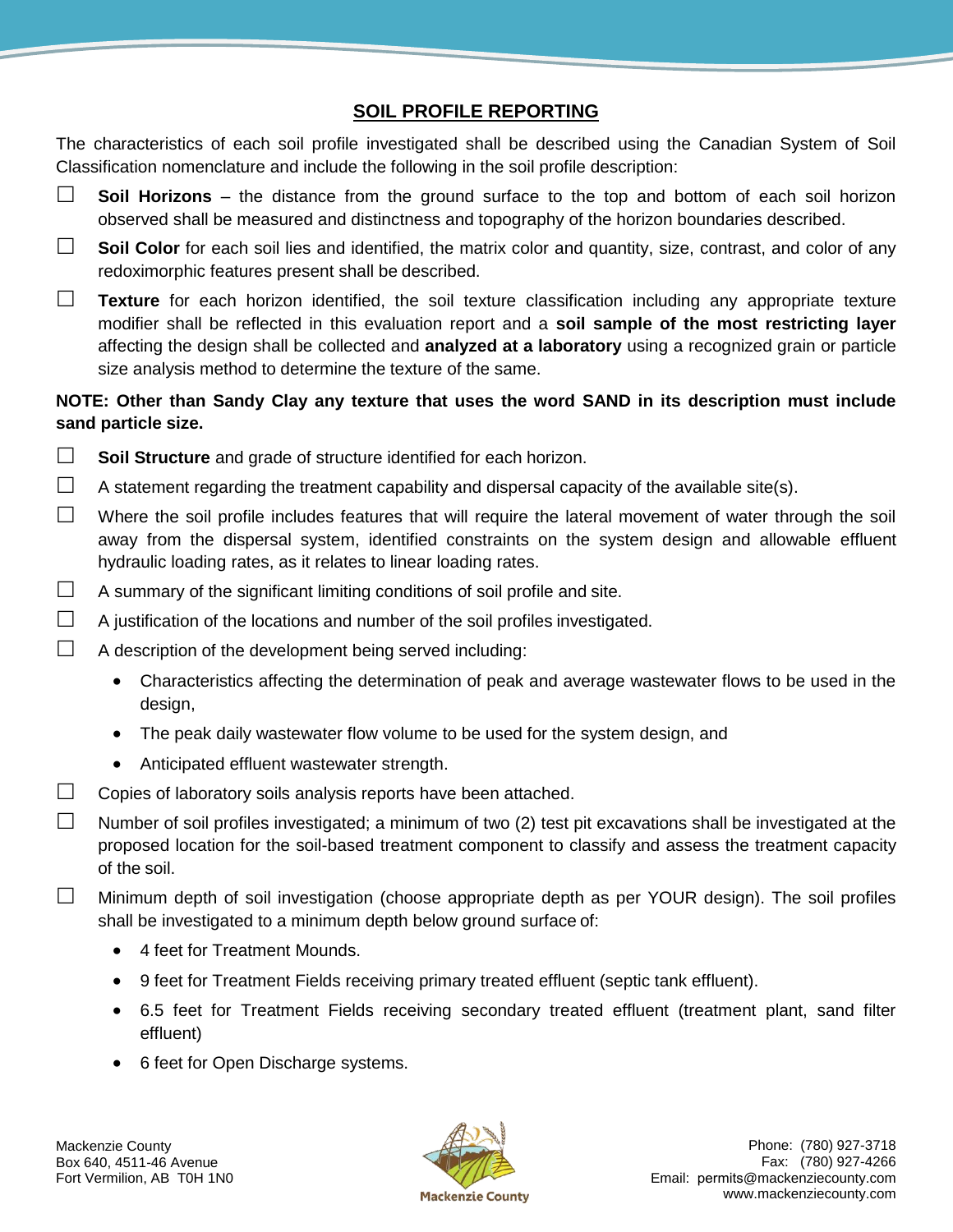## **Other Documentation Required**

- $\Box$  B66-10 Tank Certification
- $\Box$  High Level Alarm
- $\Box$  Effluent Filter
- $\Box$  Pump Specifications
- □ NSF 40 for Packaged Sewage Treatment Plants

**NOTE:** When the site evaluation report is complete the information from the report is to be used to produce your System Design Report. This includes any features that would require peak flow to be increased.